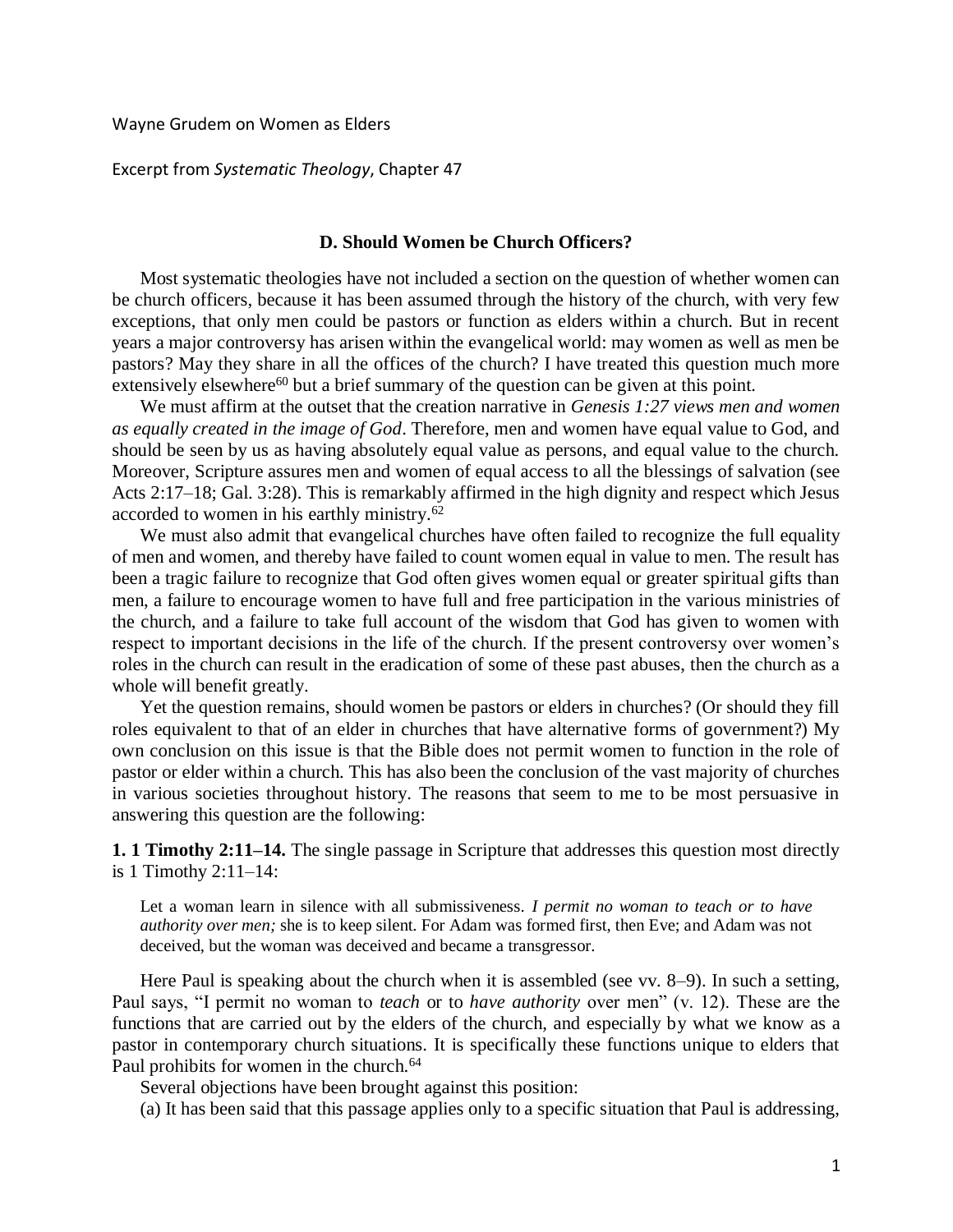probably one where women were teaching heretical doctrine within the church at Ephesus. But this objection is not persuasive, since there is no clear statement in 1 Timothy that says that women were actually *teaching* false doctrines. (1 Tim. 5:13 talks about women who are gossiping, but does not mention false doctrine.) Moreover, Paul does not simply tell certain women who are teaching false doctrine to be silent, but he says, "I permit no *woman* to teach or to have authority over men." And finally, the *reason* Paul gives for this prohibition is not the one proposed in this objection, but a far different one: the situation of Adam and Eve before the fall, and before there was any sin in the world (see v. 13), and the way in which a reversal in male and female roles occurred at the time of the fall (see v. 14). These reasons are not limited to one situation in the church at Ephesus, but have application to manhood and womanhood generally.

(b) Another objection is to say that Paul gave this prohibition because women were not well educated in the first century, and therefore were not qualified for teaching or governing roles in the church. But Paul does not give lack of education as a reason for saying that women cannot "teach or … have authority over men," but rather points back to creation (vv. 13–14). It is precarious to base an argument on a reason Paul did *not* give instead of the reason he *did* give.

In addition, this objection misunderstands the actual facts of the ancient church and the ancient world. Formal training in Scripture was not required for church leadership in the New Testament church, because several of the apostles did not have formal biblical training (see Acts 4:13). On the other hand, the skills of basic literacy and therefore the ability to read and study Scripture were available to men and women alike (note Acts 18:26; Rom. 16:1; 1 Tim. 2:11; Titus 2:3–4). There were many well-educated women in the ancient world, and particularly in a cultural center such as Ephesus.

Finally, those who make such an argument are sometimes inconsistent in that elsewhere they point to women who had leadership positions in the ancient church, such as Priscilla. This point is especially relevant to 1 Timothy 2, because Paul was writing to Ephesus (1 Tim. 1:3), which was the home church of Priscilla and Aquila (see Acts 18:18–19, 21). It was in this very church at Ephesus that Priscilla knew Scripture well enough to help instruct Apollos in A.D. 51 (Acts 18:26). Then she had probably learned from Paul himself for another three years while he stayed at Ephesus teaching "the whole counsel of God" (Acts 20:27; cf. v. 31; also 1 Cor. 16:19). No doubt many other women in Ephesus had followed her example and also had learned from Paul. Although they later went to Rome, we find Aquila and Priscilla back in Ephesus at the end of Paul's life (2 Tim. 4:19), about A.D. 67 Therefore, it is likely that they were in Ephesus in A.D. 65, about the time Paul wrote 1 Timothy (about *fourteen years after Priscilla had helped instruct Apollos*). Yet Paul does not allow even well-educated Priscilla or any other well-educated women at Ephesus to teach men in the public assembly of the church. The reason was not lack of education, but the order of creation which God established between men and women.

## **2. 1 Corinthians 14:33b–36.** In a similar teaching, Paul says:

As in all the churches of the saints, the women should keep silence in the churches. For they are not permitted to speak, but should be subordinate, as even the law says. If there is anything they desire to know, let them ask their husbands at home. For it is shameful for a woman to speak in church. What! Did the word of God originate with you, or are you the only ones it has reached? (1 Cor. 14:33b–36)

In this section Paul cannot be prohibiting all public speech by women in the church, for he clearly allows them to pray and prophesy in church in 1 Corinthians 11:5. Therefore, it is best to understand this passage as referring to speech that is in the category being discussed in the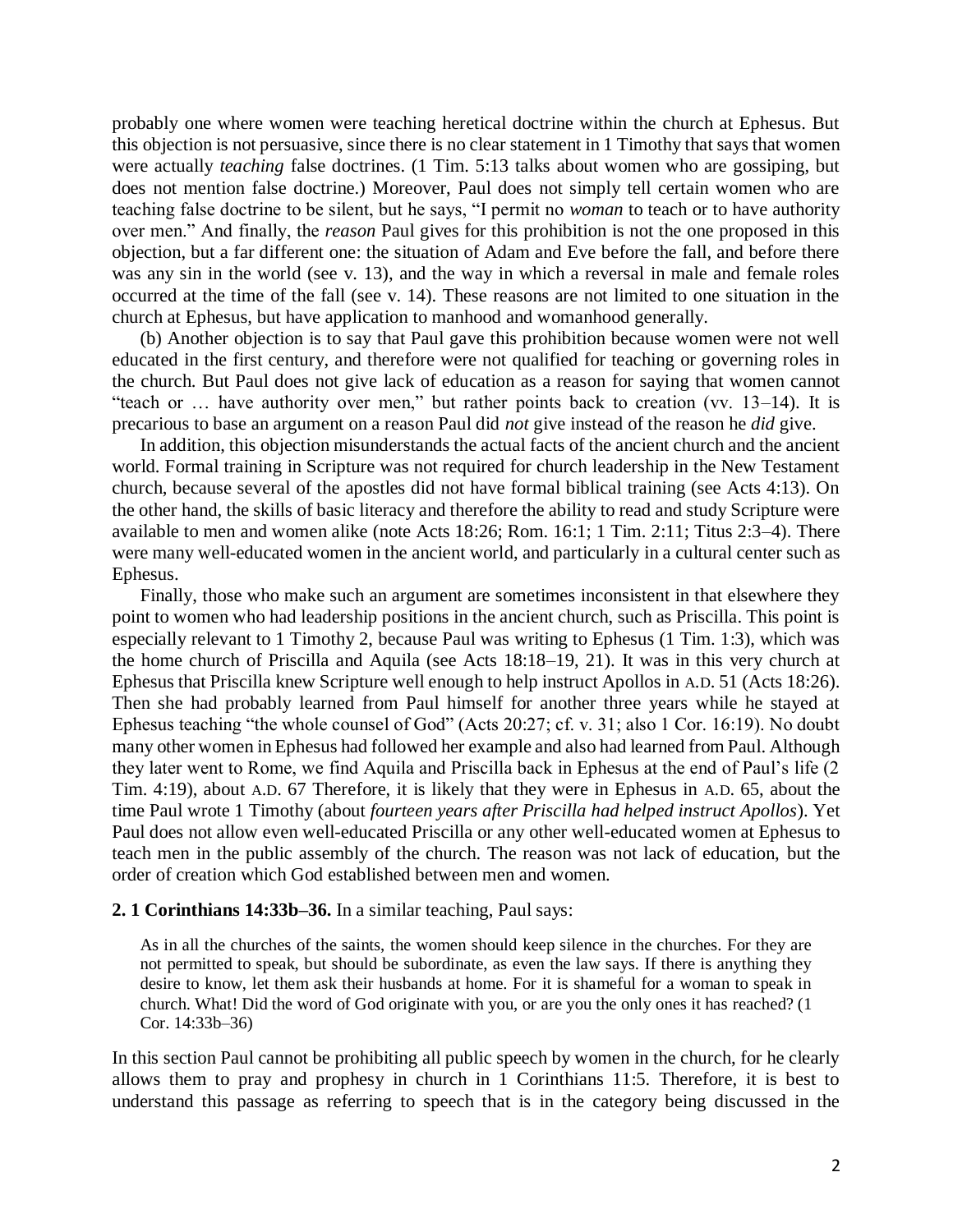immediate context, namely, the spoken evaluation and judging of prophecies in the congregation (see v. 29: "Let two or three prophets speak, and *let the others weigh what is said*"). While Paul allows women to speak and give prophecies in the church meeting, he does not allow them to speak up and give evaluations or critiques of the prophecies that have been given, for this would be a ruling or governing function with respect to the whole church. This understanding of the passage depends on our view of the gift of prophecy in the New Testament age, namely, that prophecy involves not authoritative Bible teaching, and not speaking words of God which are equal to Scripture, but rather reporting something which God spontaneously brings to mind.<sup>68</sup> In this way, Paul's teachings are quite consistent in 1 Corinthians 14 and 1 Timothy 2: in both cases he is concerned to preserve male leadership in the teaching and governing of the church.

**3. 1 Timothy 3:1–7 and Titus 1:5–9.** Both 1 Timothy 3:1–7 and Titus 1:5–9 assume that elders are going to be men. An elder (or bishop/overseer) must be "the husband of one wife" (1 Tim. 3:2; also Titus 1:6), and "must manage his own household well, keeping his children submissive and respectful in every way" (1 Tim. 3:4).

Some may object that these were directions given only for the cultural situation in the ancient world, where women were not well educated, but the same response that was given above concerning 1 Timothy 2 would apply in this case as well.

**4. The Relationship Between the Family and the Church.** The New Testament makes frequent connections between the life of the family and the life of the church. Paul says, "If a man does not know how to manage his own household, how can he care for God's church?" (1 Tim. 3:5). He says to Timothy, "Do not rebuke an older man but exhort him as you would a *father;* treat younger men like *brothers* older women like *mothers* younger women like *sisters* in all purity" (1 Tim. 5:1–2). Several other passages could be cited, but the close relationship between the family and the church should be clear.

Because of this connection, it is inevitable that leadership patterns in the family will reflect leadership patterns in the church, and vice versa. It is very appropriate that, as godly men fulfill their leadership responsibilities in the family, they should also fulfill leadership responsibilities in the church. Conversely, if patterns of female leadership are established in the church, it will inevitably bring pressures toward greater female leadership, and toward abdication of male leadership, within the family.

**5. The Example of the Apostles.** While the apostles are not the same as elders in local churches, it is still important to realize that Jesus established a pattern of male leadership in the church when he appointed twelve men as apostles. It is simply not true that women have equal access to all offices in the church, for Jesus, the head of the church, is a man. And the twelve apostles who will sit on twelve thrones judging the twelve tribes of Israel (see Matt. 19:28), and whose names are written forever on the foundations of the heavenly city (Rev. 21:14), are all men. Therefore, *there will be no eternal modeling of equal roles for men and women at all levels of authority in the church*. Rather, there is a pattern of male leadership in the highest governing roles of the church, a pattern that will be evident to all believers for all eternity.

One objection brought against this argument is the claim that the culture at that time would not have allowed Jesus to choose six men and six women as apostles, or six husband-wife teams as apostles, and this is the reason he did not do so. But such an objection impugns Jesus' integrity and courage. Jesus was not afraid to break social customs when a moral principle was at stake: he criticized the Pharisees publicly, healed on the Sabbath, cleansed the temple, spoke with a Samaritan woman, ate with tax collectors and sinners, and ate with unwashed hands. If Jesus had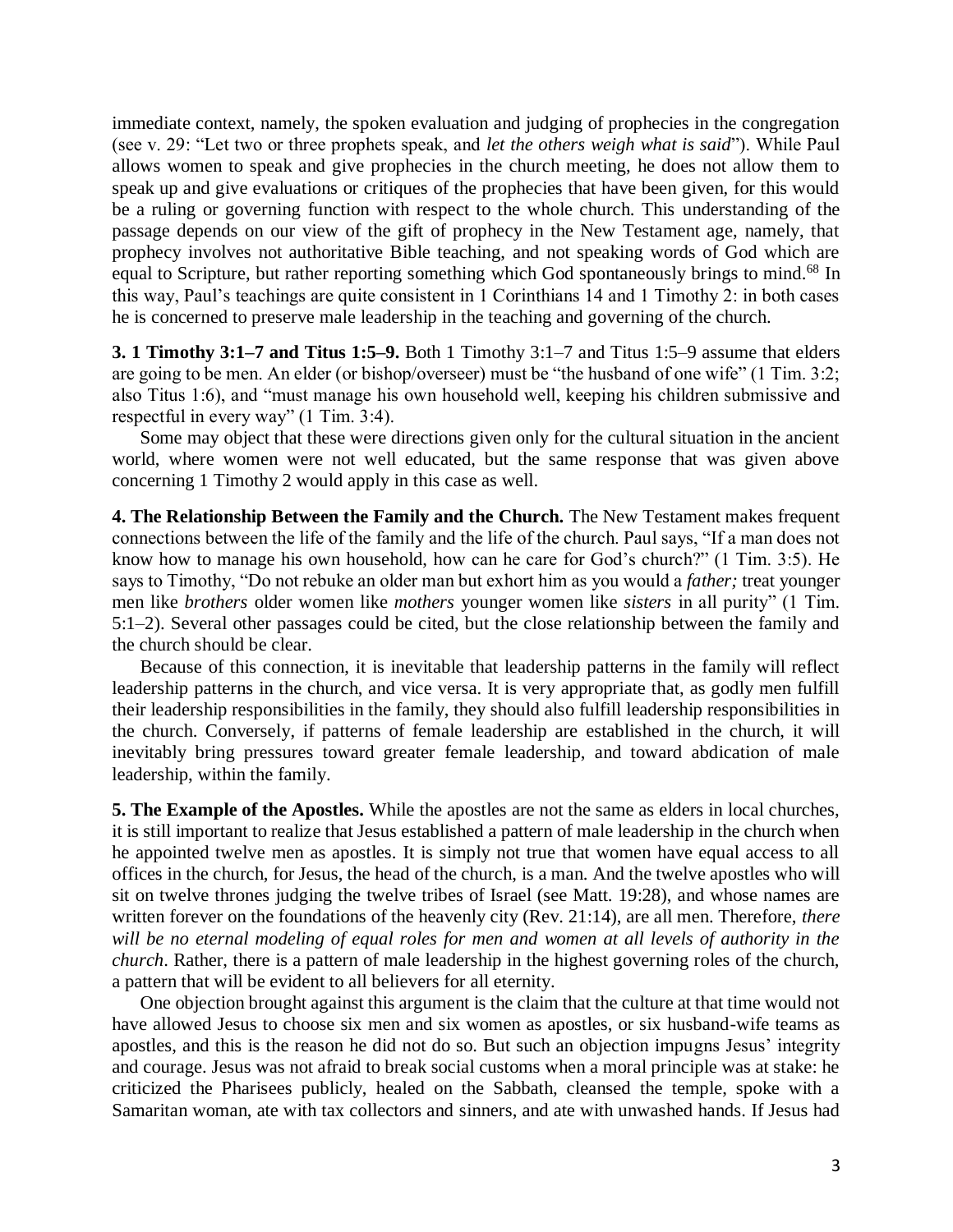wanted to establish a principle of equal access to church leadership by both men and women, he certainly could have done so in the appointment of his apostles, and he would have done so, in spite of cultural opposition, if it had been the pattern he wanted to establish in his church. But he did not.<sup>72</sup>

Another objection to this argument is to say that, if this is true, then only Jews can be leaders in our churches, since all twelve apostles were Jewish as well. But this objection is not persuasive because it fails to recognize that the church was entirely Jewish at its beginning. This was because it was God's plan to bring salvation through the Jews, and this led to twelve Jewish apostles. Yet within the pages of the New Testament, we see that the church soon expanded to include Gentiles (Matt. 28:19; Eph. 2:16) and Gentiles soon became elders and leaders in the New Testament church. A Gentile (Luke) wrote two books of the New Testament (Luke and Acts), and several Gentiles such as Titus and Epaphroditus were Paul's apostolic assistants and co-workers. In fact, God had progressively revealed from the time of Abraham (Gen. 12:3; 17:5) that it was his plan eventually to include countless Gentiles among his people.

So the Jewishness of the early apostles is not like their maleness. The church began as entirely Jewish, but soon became Jewish and Gentile as well. But the church did not begin all male, and only later include females as well. *Christ's followers were male and female from the beginning* and both men and women were present at the beginning of the church at Pentecost. So this objection is not persuasive either.

**6. The History of Male Teaching and Leadership Through the Whole Bible.** Sometimes opponents of the view presented here have said it is based only on one text, 1 Timothy 2. Several of the foregoing arguments have demonstrated that this is not the case, but there is one further argument that can be made: throughout the history of the entire Bible, from Genesis to Revelation, there is a consistent pattern of male leadership among God's people. Though there are occasional examples of women having leadership in government positions such as queen (Athaliah did reign as sole monarch in 2 Kings 11:1–20, but she is hardly an example to imitate) or judge (note Deborah in Judg. 4–5), and though there were occasionally women such as Deborah and Huldah who were prophetesses (see Judg. 4–5; 2 Kings 22:14–20), we should note that these are rare exceptions in unusual circumstances. They occur in the midst of an overwhelming pattern of male leadership in teaching and governance, and, as such, they hardly serve as patterns for New Testament church office. Moreover, *there is not one example in the entire Bible of a woman doing the kind of congregational Bible teaching that is expected of pastors/elders in the New Testament church*. In the Old Testament it was the priests who had teaching responsibilities for the people, and the priesthood was exclusively male; moreover, even the women prophets Deborah and Huldah prophesied only privately, not publicly to a congregation of people.

**7. The History of the Church.** As was mentioned above, the overwhelming pattern through the entire history of the church has been that the office of pastor/elder (or its equivalent) has been reserved for men. Although this does not demonstrate conclusively that such a position is correct, it should give us reason to reflect very seriously on the question before we rush ahead and declare that almost the entire church throughout its history has been wrong on this issue.

**8. Objections.** Numerous objections have been brought against the position outlined here, only a few of which can be treated at this point. It is objected that *ministry should be determined by gifts, not by gender*. But in response, it must be said that spiritual gifts have to be used within the guidelines given in Scripture. The Holy Spirit who empowers spiritual gifts is also the Holy Spirit who inspired the Bible, and he does not want us to use his gifts in disobedience to his words.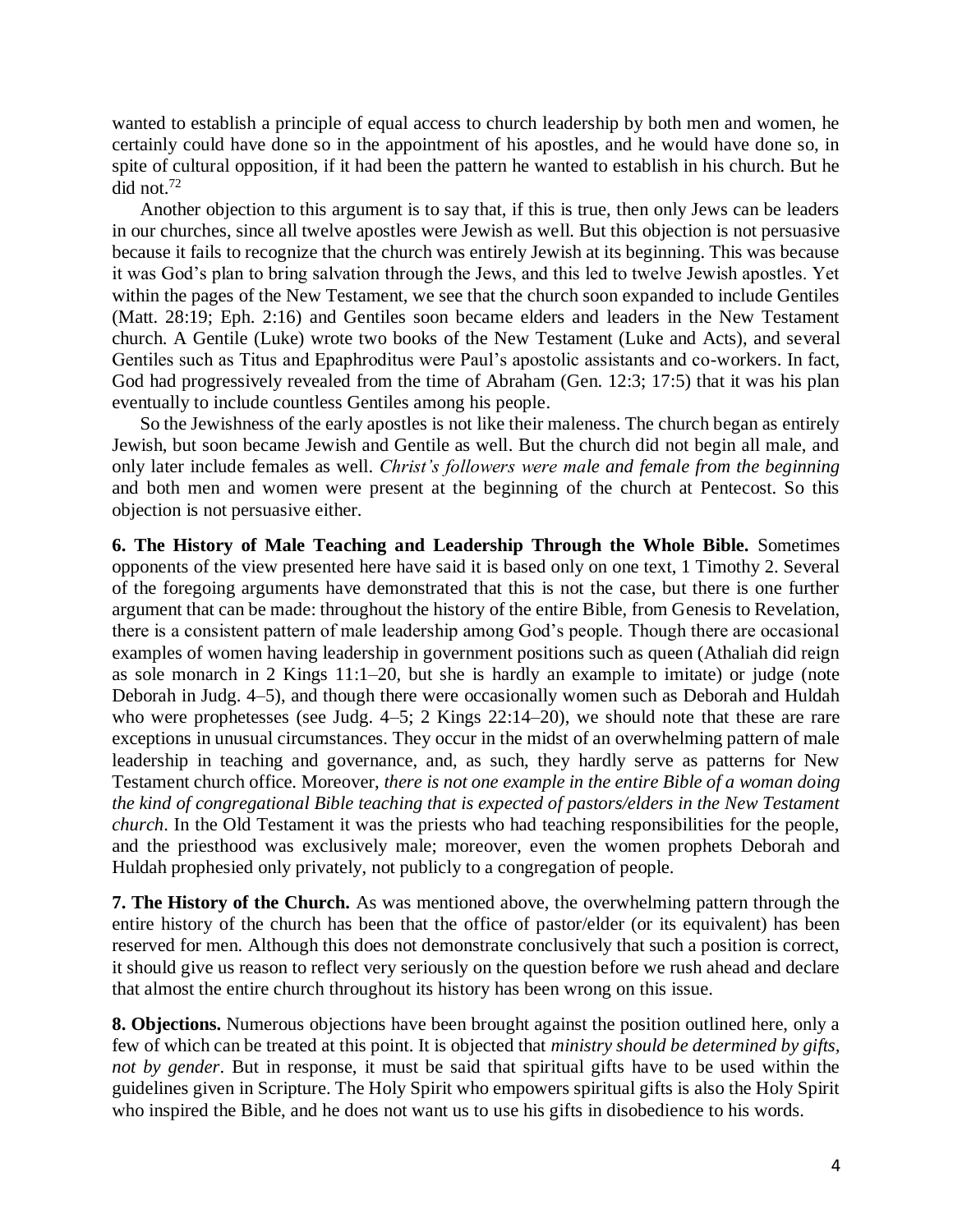Another objection is to say that *if God has genuinely called a woman to be a pastor, she should not be prevented from acting as one*. The response to this objection is similar to the one given above: an individual claim to have experienced a call from God must always be tested by subjecting it to the words of God in Scripture. If the Bible teaches that God wills for men alone to bear the primary teaching and governing responsibilities of the pastorate, then by implication the Bible also teaches that God does not call women to be pastors. However, we should add that often what a woman discerns as a divine call to the pastorate may be indeed a call to full-time Christian ministry, but not to be a pastor/elder in a church. In fact, many opportunities for full-time occupational ministry exist within the local church and elsewhere, apart from being a teaching pastor or an elder—for example, church staff positions in counseling, women's ministries, Christian education, and children's ministries, as well as ministries of music and worship, campus student ministries, evangelistic ministries, ministries to the poor, and administrative responsibilities that do not involve functioning in the elder's role of government over the entire church. This list could be expanded, but the point is that we should not make restrictions where Scripture itself does not place restrictions, but should allow and encourage full and free participation by women as well as men in all of these other areas.

Some object that *the New Testament emphasis is on servant leadership* and therefore that we should not be so concerned about authority, since that is more a pagan than a Christian concern. But this objection makes a false distinction between servanthood and authority. Certainly Jesus himself is the model of a servant leader, but Jesus also has authority—great authority! He is the Lord of our lives and the Lord of the church. By analogy, elders ought to follow Jesus' example of servant leadership (see 1 Peter 5:1–5) but that does not mean that they should neglect to govern with authority when the Bible itself gives them this responsibility (see 1 Tim. 5:17; Heb. 13:17; 1 Peter 5:5).

Sometimes people object that, *just as the church finally realized that slavery was wrong, so the church today should recognize that male leadership is wrong* and is an outdated cultural tradition that should be discarded. But this objection fails to realize the difference between the temporary cultural institution of slavery, which God certainly did not establish at creation, and the existence of a difference in male-female roles in marriage (and, by implication, in relationships within the church) which God established at creation. The seeds for the destruction of slavery were sown in the New Testament (see Philem. 16; Eph. 6:9; Col. 4:1; 1 Tim. 6:1–2), but no seeds for the destruction of marriage, or the destruction of male-female differences as created, are sown in the Bible. Moreover, the objection can be turned around: it is likely that a closer parallel to the Christian defenders of slavery in the nineteenth century is found in evangelical feminists who today use arguments from the Bible to justify conformity to some extremely strong pressures in contemporary society (in favor of slavery then, and women being pastors now).

It is sometimes objected that *Priscilla and Aquila together spoke to Apollos* and "expounded to him the way of God more accurately" (Acts 18:26). This is true, and it is helpful evidence showing that informal discussion of Scripture by men and women together, in which both men and women play a significant role in helping one another understand Scripture, is approved by the New Testament. Once again, an example such as this cautions us not to prohibit activities which are not prohibited by Scripture, yet it does not overturn the principle that the publicly recognized governing and teaching role within a church is restricted to men. Priscilla was not doing anything contrary to this restriction.

Sometimes it is objected that *it is inconsistent to allow women to vote in churches that have congregational government, but not to serve as elders*. But the authority of the church as a whole